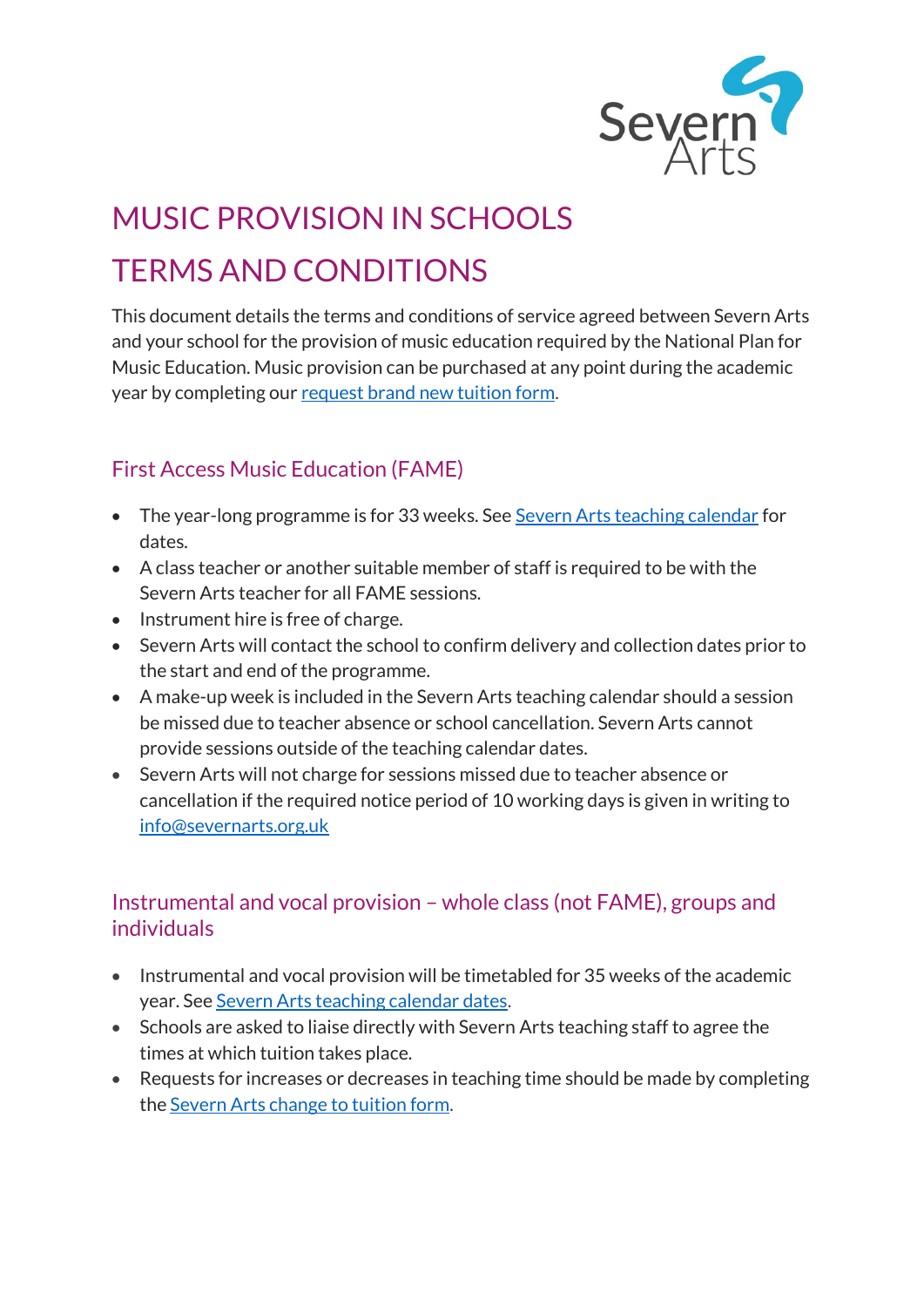#### Provision of instruments and resources

- Instruments (excluding those used for FAME sessions) will be charged for on a termly basis.
- Instruments can be hired either individually or as part of a class set.
- The school is responsible for the care and return of all hired instruments and related components (e.g., mouthpieces, bows and cases etc.). See Severn Arts [Instrument Care](https://www.severnarts.org.uk/first-access-music-education-fame-documents) for care details.
- Instruments hired by the school may be sent home with pupils. The instruments remain the responsibility of the school.
- A record of all instruments leaving the school should be kept and available on request by Severn Arts. Severn Arts will provide a form to record the details.
- The school is liable for the replacement costs of instruments and/or components (including mouthpieces, bows and cases) if they are not returned or are returned damaged at the end of a programme.
- Each clarinet is supplied with 1 spare reed per term. Additional reeds can be purchased through Severn Arts.
- Instruments needing repair/replacement can be arranged with Severn Arts by completing our request [a replacement form](https://online.severnarts.org.uk/instrument-exchange/) Please note we do not reimburse repair costs if the repair is carried out elsewhere.
- Instruments hired by the school for whole class instrumental tuition or FAME should not be passed on to pupils wishing to continue into standard tuition.
- Parents/carers wishing to hire instruments for their children can do so directly with Severn Arts.

## Delivery and collection of instruments

- Severn Arts will arrange the date and time of instrument delivery and collection with you. Please ensure class sets of instruments are complete and accessible to the Severn Arts driver at the agreed collection time.
- Missing instruments will continue to be charged for until they are returned to Severn Arts.
- Schools will be issued with instrument delivery and collection notes which should be retained for reference.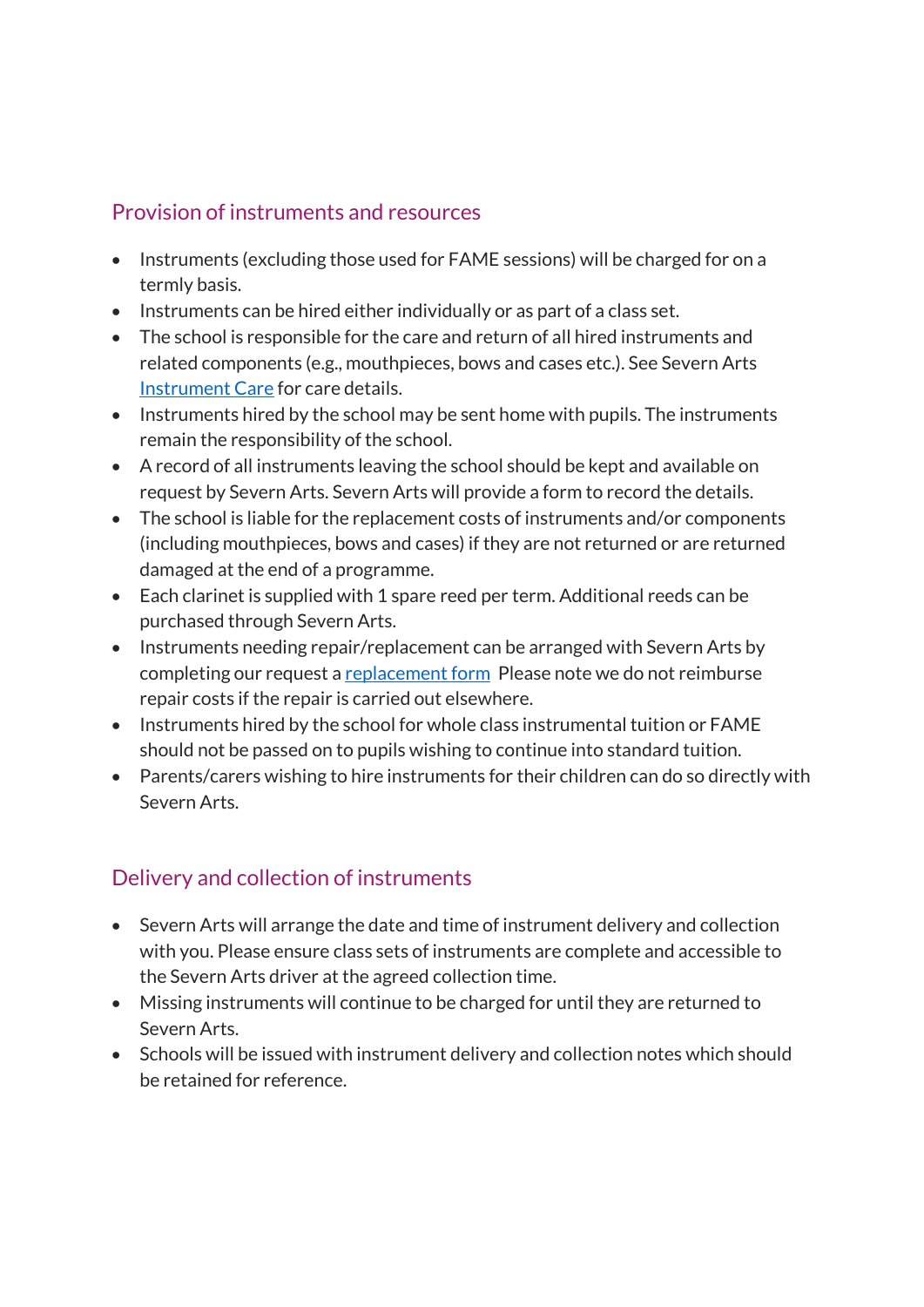#### **Insurance**

- Instruments provided by Severn Arts are insured for theft and accidental damage.
- Thefts must be reported to the police within 2 days of the incident and within 5 days to Severn Arts. Details of the crime number need to be included in the communication to Severn Arts.
- If a theft is not reported to the Police within the required time and the insurance claim is invalidated the school will be liable for the loss.
- Accidental damage must be reported to Severn Arts within 5 days of the incident.
- The school is liable for any uninsured thefts (e.g., where the instrument has been left in an unattended vehicle.)
- If a school wishes to take instrument(s) out of the country for the purposes of trips/tours, they must notify Severn Arts by emailing [info@severnarts.org.uk](mailto:info@severnarts.org.uk) beforehand.

## Severn Arts teaching staff

All Severn Arts staff are appointed in accordance with the Safer Recruitment process, possess an Enhanced DBS certificate and attend Child Safeguarding Training every three years. Reviews and updates are managed and carried out by Severn Arts.

For more information see: Severn Arts Staff – [Safeguarding, Safer Recruitment and DBS Clearance](https://www.severnarts.org.uk/Pages/Display.aspx?IsPreview=true&PostType=Page&IDPost=60eaa525-d76e-4b02-8d40-28689a8ad1e4)

#### Teacher absence cover

In the event of a Severn Arts teacher being absent, Severn Arts will, where possible, arrange cover. If it is not possible to arrange cover (either due to short notice or the specialist nature of teaching) the school will not be charged for the missed lesson(s).

#### Snow days, strike action and other unplanned closures which cannot be cancelled in accordance with the notice periods set out below.

• Schools - where lessons are cancelled by the school due to unplanned/special circumstances and the Severn Arts teacher has either attended or was available to attend, the school will be liable for the cost of those lessons and will be charged accordingly.